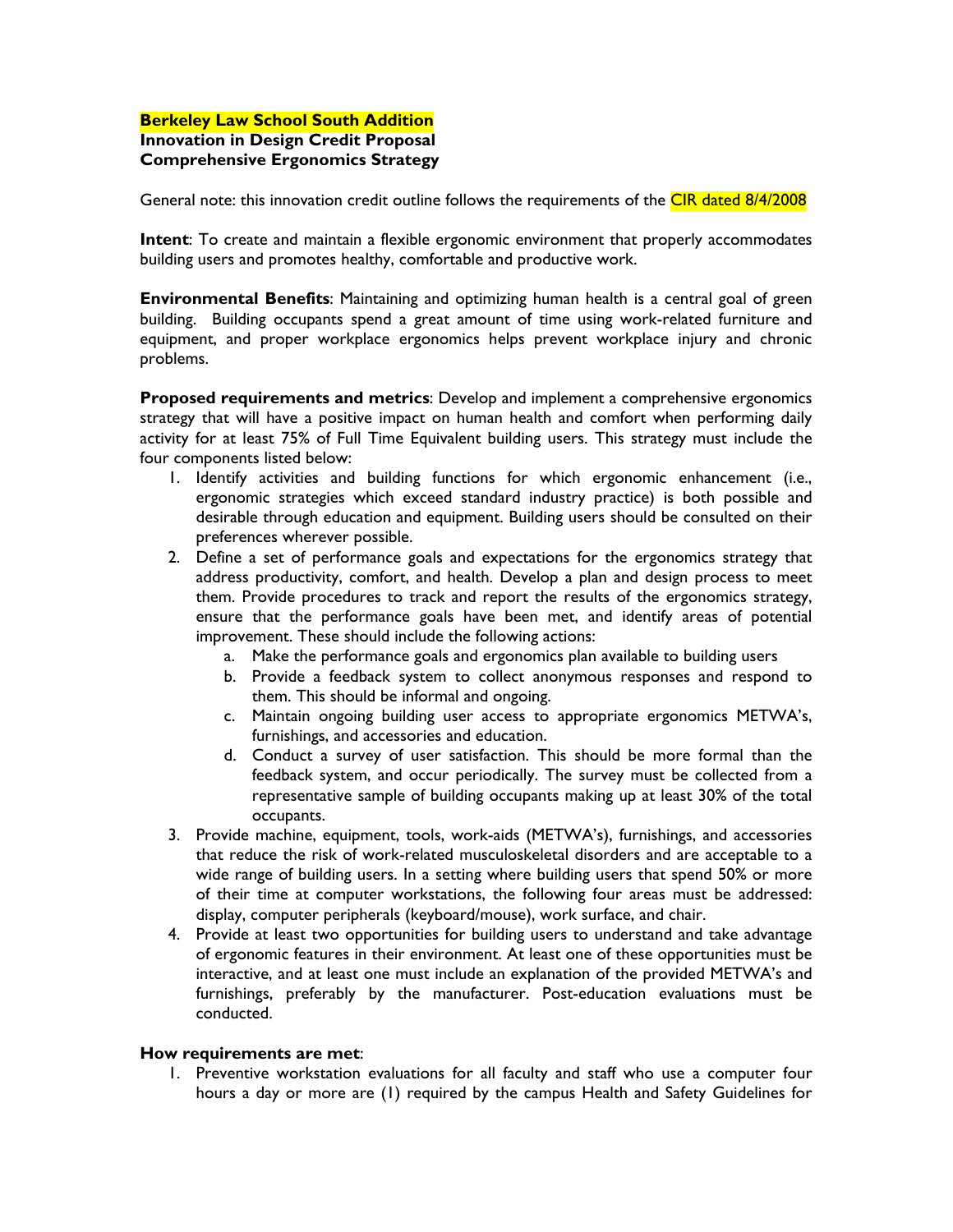Computer Users, and (2) the responsibility of each department. The Law School has a Department Safety Coordinator and at least one staff or faculty member who serves as a Department Computer Workstation Evaluator (DCWE) after being trained by the campus-wide ergonomics program. In addition, the ergonomics staff have consulted with the architects for the Law School South Addition project to identify the activities in the building where ergonomic enhancement would be possible and desirable. These activities are primarily computer use in offices and librarian reception desk work.

- 2. A plan has been developed to meet the ergonomics goals, track results, and identify areas of potential improvement, including:
	- a. Plan and goals: The new building with be furnished with computer furniture and equipment that meet or exceed the ANSI/HFES 100-2007 standard. The building's goals and plans are part of our campus-wide ergonomics program and are widely available through the program's website: <http://www.uhs.berkeley.edu/facstaff/ergonomics/ergoatwork.shtml>
	- b. Ongoing feedback: workstation evaluations are performed by the Department Computer Workstation Evaluators (DCWE) for all building occupants using a computer 50% time or more. DCWE(s) will perform evaluations upon building occupancy, and as needed thereafter for new users, survey respondents scoring 11 or less, and by request on an ongoing basis.
	- c. Ongoing access to equipment and education is also available through our campus-wide program, please see 4 below.
	- d. User satisfaction: the department will conduct a computer user satisfaction survey (see attached) of relevant users with the following goals and follow-up:
		- i. Target at least a 30% response rate of relevant building users.
		- ii. Target 80% of the survey respondents to score 12 or higher on the satisfaction survey (out of 15 yes/no questions).
		- iii. For non satisfactory results, the DCWE(s) will review the workstations and make recommendations.
		- iv. The department will make any necessary changes.
- 3. UC has negotiated Strategic Sourcing Agreements that enable departments to purchase computer furniture and equipment that meet or exceed the ANSI/HFES 100-2007 standard. We maintain a pre-approved product list available at <http://www.uhs.berkeley.edu/facstaff/ergonomics/matchingfunds/productlist.shtml>, and also use the attached checklists for Interior Designers, DCWEs, systems furniture, task chairs, and reception counters to ensure the furniture and equipment outside the preapproved list meets the ANSI/HFES 100-2007 standard for computer users and librarians. These products offer a wide range of adjustability and reduce the risk of work-related musculoskeletal disorders through adjustability and ample work surface to support the computer equipment and peripherals.
- 4. Ergonomics education and workstation evaluations will be provided to the building users using the following approaches:
	- a. Interactive Computer Health Matters trainings can be taken either in person or online.
	- b. Ergonomics@Work's website provides ergonomics resources and information for computer users including the Campus Computer Health and Safety guidelines, and the pre-approved product list of computer workstation furniture and equipment.

<http://www.uhs.berkeley.edu/facstaff/Ergonomics/computer/ergguide.shtml>